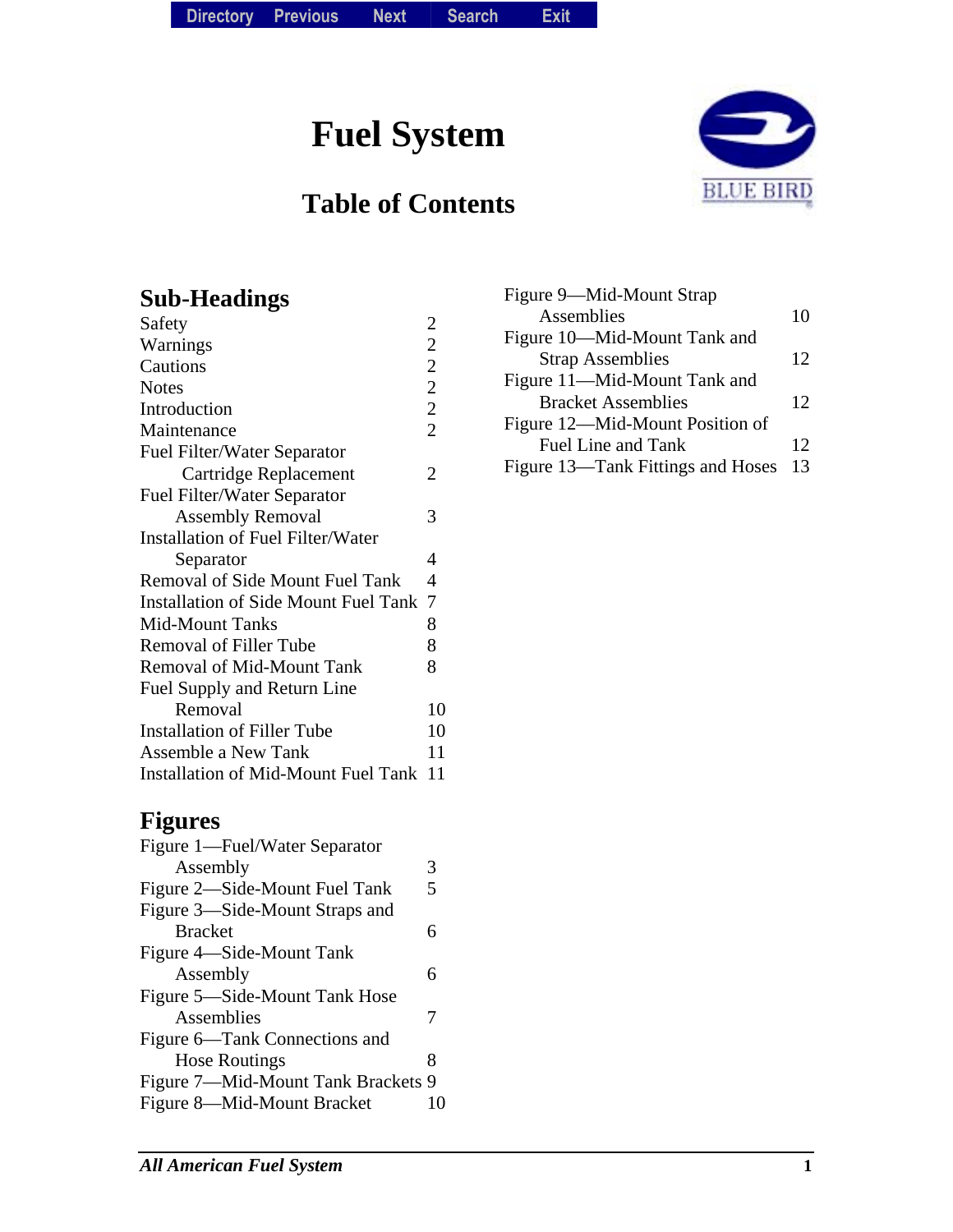# **Fuel System**

## **Safety**

The purpose of this safety summary is twofold. First, it is to help ensure the safety and health of individuals performing service on, or operation of, the Blue Bird All American Series bus. Second, it is to help protect equipment. Before performing any service or operating procedure on the All American bus, individuals should read and adhere to the applicable warnings, cautions and notes located throughout this Blue Bird Service Manual.

Only professional mechanics, qualified by training and experience, should undertake repair of the fuel system. The fuel system on your Blue Bird bus has been carefully engineered and manufactured to meet or exceed all safety regulations as required by applicable standards, including FMVSS 301.

Blue Bird Body Product Engineering does not approve any modifications to the system. The fuel system is designed to meet all government regulations and engine manufacturer's guidelines. Anyone making modifications to the fuel system on a Blue Bird bus assumes full responsibility for the entire fuel system, the engine, and the continued safe operation of the vehicle. Repair and maintenance, as outlined in this section of the All American Series Service Manual, may be performed as necessary.

# **Warnings**

Warnings apply to a procedure or practice that, if not correctly adhered to, could result in injury or death. Particular attention should be paid to sections of this manual where warnings appear.

# **Cautions**

Cautions apply to a procedure or practice that, if not correctly adhered to, could result in damage to or destruction of equipment.

### **Notes**

Notes are used to explain, clarify or otherwise give additional insight for a given subject, product or procedure. Please note that on occasion, notes, too, may advise of potential safety issues.

# **Introduction**

This manual was written with the professional mechanic in mind. The vehicle used as the standard is an All American bus with a Cummins ISB engine and an Allison AT 545 transmission. Vehicles with other power plant and/or transmission options will vary in some detail, but will be very similar to the procedures outlined herein.

# **Maintenance**

### **Fuel Filter/Water Separator Cartridge Replacement**

The fuel filter/water separator is located on the inside left frame rail. Periodically (daily) check the fuel filter/water separator for an accumulation of water and other contaminants. The device holds only about  $\frac{1}{2}$  cup (114 ml) of water before reaching the bottom of the cartridge. The device must be drained before the contaminant level reaches the bottom of the cartridge in order to maintain its effectiveness.

If there is water present in the bottom of the device, open the drain cock. Operate the primer pump at the top of the fuel filter/water separator until all the water is purged and clean fuel is discharged.

#### **Caution**

*Be sure to close the drain before putting the vehicle back in service.* 

The cartridge filter in the separator must be monitored and changed, as needed, to continue to function properly. The exact time for a filter cartridge change is determined by the amount of vacuum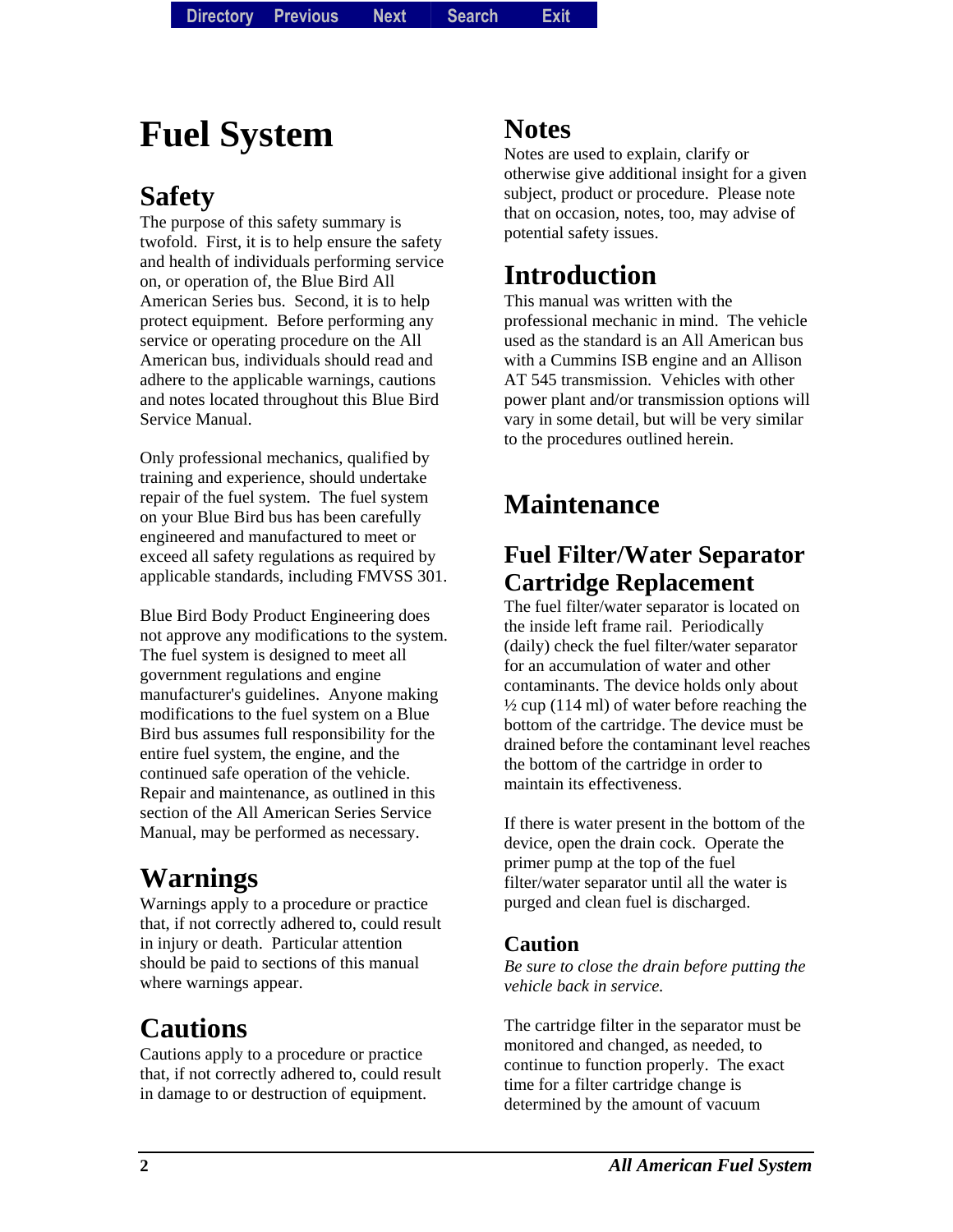required to pull fuel from the tank. The most practical method is to routinely change the cartridge at every other (second) engine oil change. At least once each year, change the fuel filter/water separator cartridge.

#### **Note**

*Just one tank of fuel with heavy contamination can clog the fuel filter/water separator cartridge.* 

#### **Warning**

*Fuel is flammable, toxic and an irritant to the skin, eyes and lungs. Appropriate protective gear should be worn when working with this material, including eye protection and gloves. Avoid prolonged or repeated contact with diesel fuel. Work only in a well ventilated area.* 

Wipe the fuel filter/water separator clean of dirt and debris before continuing.

#### **Note**

*The Packard connector is secured to the wiring harness with a nylon cable tie at the time of manufacture. This cable tie must be removed before continuing.* 

- 1. Disconnect the Packard (electrical) connector (1). **Figure 1**.
- 2. Remove the cartridge by turning the bottom cap and the cartridge (12) counter clockwise, as an assembly.
- 3. Separate the bottom cap and the cartridge.
- 4. Lightly coat the new cartridge "O" ring with clean fuel or engine oil.
- 5. Replace the cartridge end cap. Install hand tight only.
- 6. Lightly coat the fuel filter/water separator "O" ring at the top thread with clean fuel or engine oil.
- 7. Install the new fuel filter/water separator cartridge/bottom cap assembly into the pump body. Install hand tight only.
- 8. Press the primer pump as necessary to fill the fuel filter/water separator with fuel.
- 9. Connect the Packard (electrical) connector.
- 10. Using a nylon cable tie, secure the Packard connector to the wiring harness.

# **Fuel Filter/Water Separator Assembly Removal**

- 1. Wipe the fuel filter/water separator clean before continuing.
- 2. Disconnect the Packard (electrical) connector (1). **Figure 1**. See "Note" on same subject in Step 1 in "Fuel Filter/Water Separator Cartridge Replacement".



**Figure 1—Fuel/Water Separator Assembly** 

- 3. Remove the fuel filter/water separator cartridge as an assembly.
- 4. Disconnect the fuel lines at the swivel connectors  $((2)$  and  $(9)$ ) from the separator assembly.

#### **Note**

*Be prepared for fuel spill during this operation. Always handle and dispose of*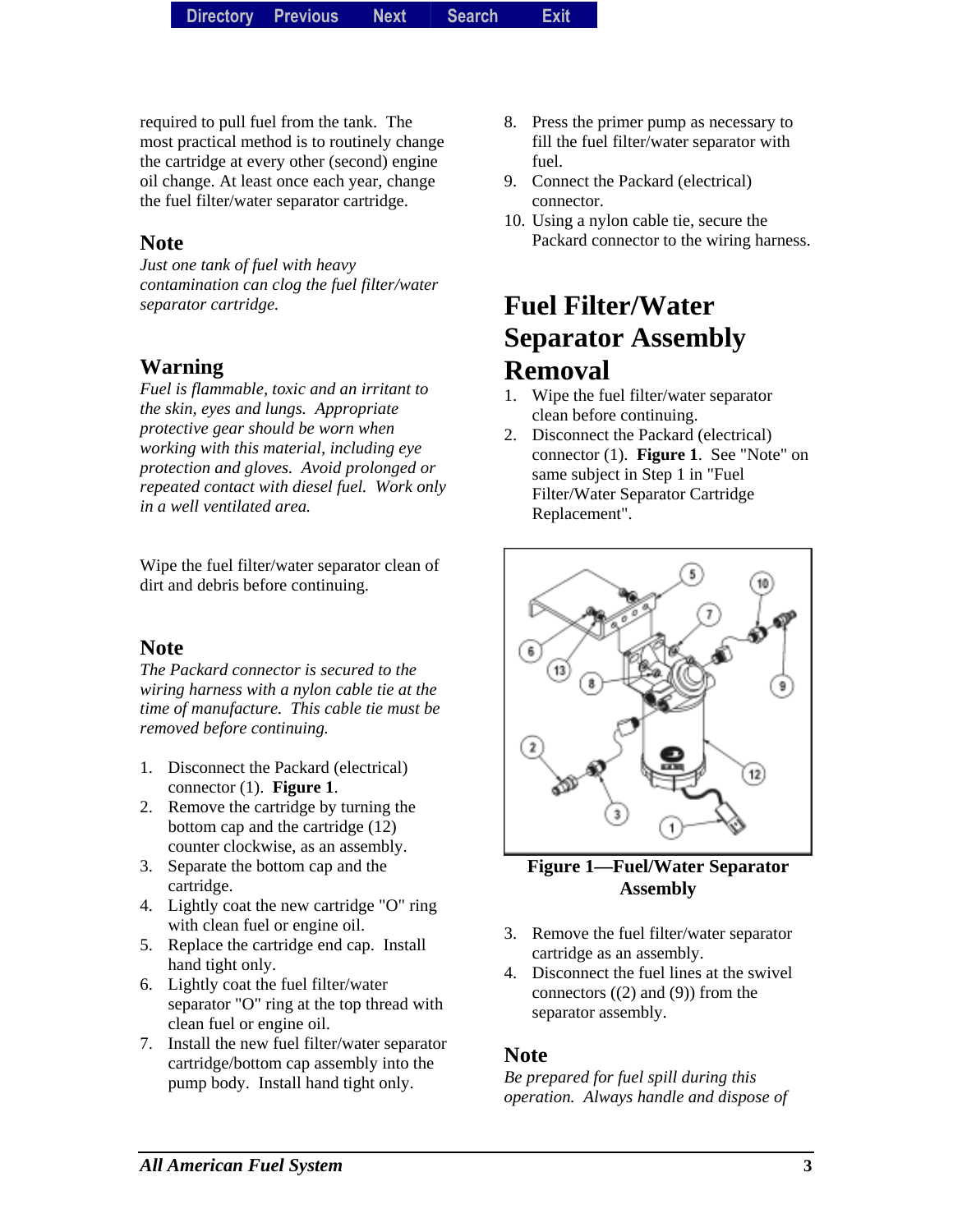*fuel in accordance with all applicable local, state and federal laws.* 

#### **Note**

*The plugs in the unused ports of the fuel filter/water separator should be removed and set aside for use during installation of a new device.* 

5. Remove nut (8), flat washer (7), flat washer (13) and capscrew (6) from two places to remove the separator from its mounting bracket (5).

# **Installation of Fuel Filter/Water Separator**

The new fuel filter/water separator must be fitted with the proper connectors and fittings before installation on your Blue Bird bus.

#### **Caution**

*Be sure to install the fittings in the proper port in the following instructions. The remaining ports should be plugged using the plugs from the old fuel filter/water separator.* 

1. Install  $45^\circ$  elbow fittings  $((4)$  and  $(11)$ ). **Figure 1**. Install the components finger tight, and then apply a bead of Perma Lok™ LH 150 thread sealant. Tighten the fitting 1½ turns, observing that the openings are properly oriented. Both openings should point toward the frame rail. The remaining ports should be plugged at this time, using the plugs from the old unit. Tighten the plugs hand tight, apply a bead of Perma Lok™ LH 150 and then tighten  $1\frac{1}{2}$  turns.

#### **Caution**

*Do not use thread sealer tape on the fittings in the fuel lines. Small particles could break off and cause serious engine problems.* 

- 2. Install the adapter fittings ((3) and (10)) into the 45° elbows at each side. Tighten the adapter fittings finger tight, and then apply a bead of Perma Lok™ LH 150 thread sealer. Tighten the adapters 1½ flats.
- 3. Install the fuel filter/water separator body on the mounting bracket (5). The threads of the capscrews (6) should be at the fuel filter/water separator. Install the flat washers (7) on the capscrew. Install the capscrew through the mounting bracket and through the mounting holes in the fuel filter/water separator.
- 4. Install flat washers (13) and nuts (8). Torque the nuts (8) to the proper value as listed in the Introduction section.
- 5. Install the fuel line swivel fittings ((2) and (9)) on the adapters finger tight. Using a wrench of the appropriate size, tighten the swivel fittings 1½ flats.

## **Removal of Side Mount Fuel Tank**

The manufactured fuel system is certified by Blue Bird Body Company to meet regulation FMVSS 301. Any deviation or modification to the fuel system causes Blue Bird Body Company to withdraw its certification, and places the responsibility for the safety of the entire fuel system on the entity making the modification.

#### **Warning**

*Blue Bird Body Company Product Engineering does not approve any additions, modifications or changes of any kind in the fuel system, except routine maintenance, repair and/or replacement of components.* 

- 1. Park the vehicle on a flat, level surface, set the park brake, and chock the wheels.
- 2. Remove the negative (-) battery cable.
- 3. A lift of sufficient strength will make the work much easier.
- 4. If jacks are to be used, be sure to use jack stands.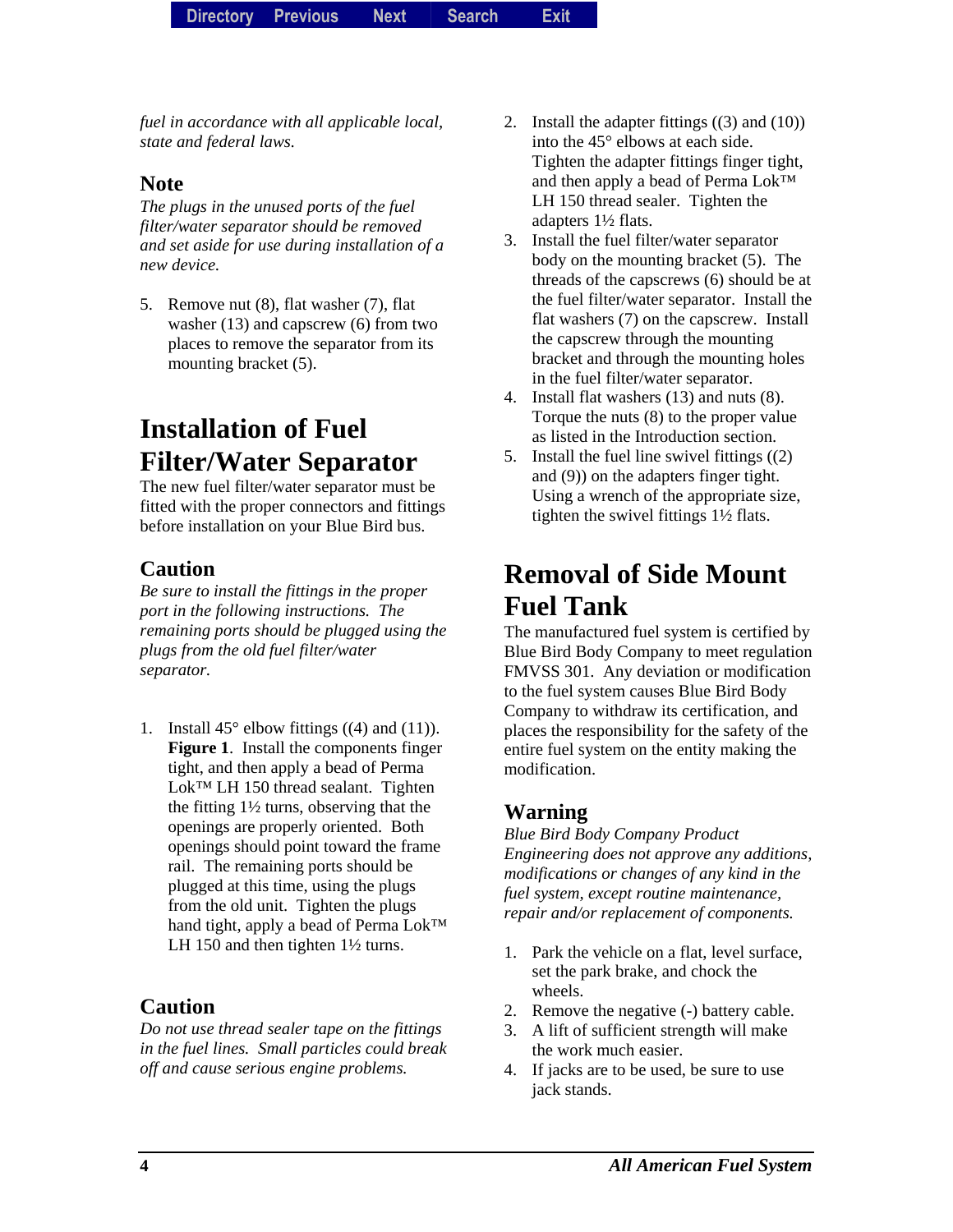5. Observe that the vehicle is stable before moving under it. 6. Use a floor jack, with a cradle designed

for the purpose, to support and lower the

fuel tank assembly from the top frame. See **Figure 2** for the assembly details of the side-mounted tank.

 $\overline{2}$ (FR) 13 3 (тк)  $17)$ 

**Figure 2—Side-Mount Fuel Tank** 

### **Warning**

*Diesel fuel is toxic, flammable and an irritant to skin, eyes and lungs. Always use appropriate protective gear, including eye protection and gloves, when working with this material. Work only in well ventilated* 

*areas, away from sparks, heat and open flames. Disconnect the negative (-) battery cable.* 

1. Drain the fuel tank (using the drain provided in the bottom) into an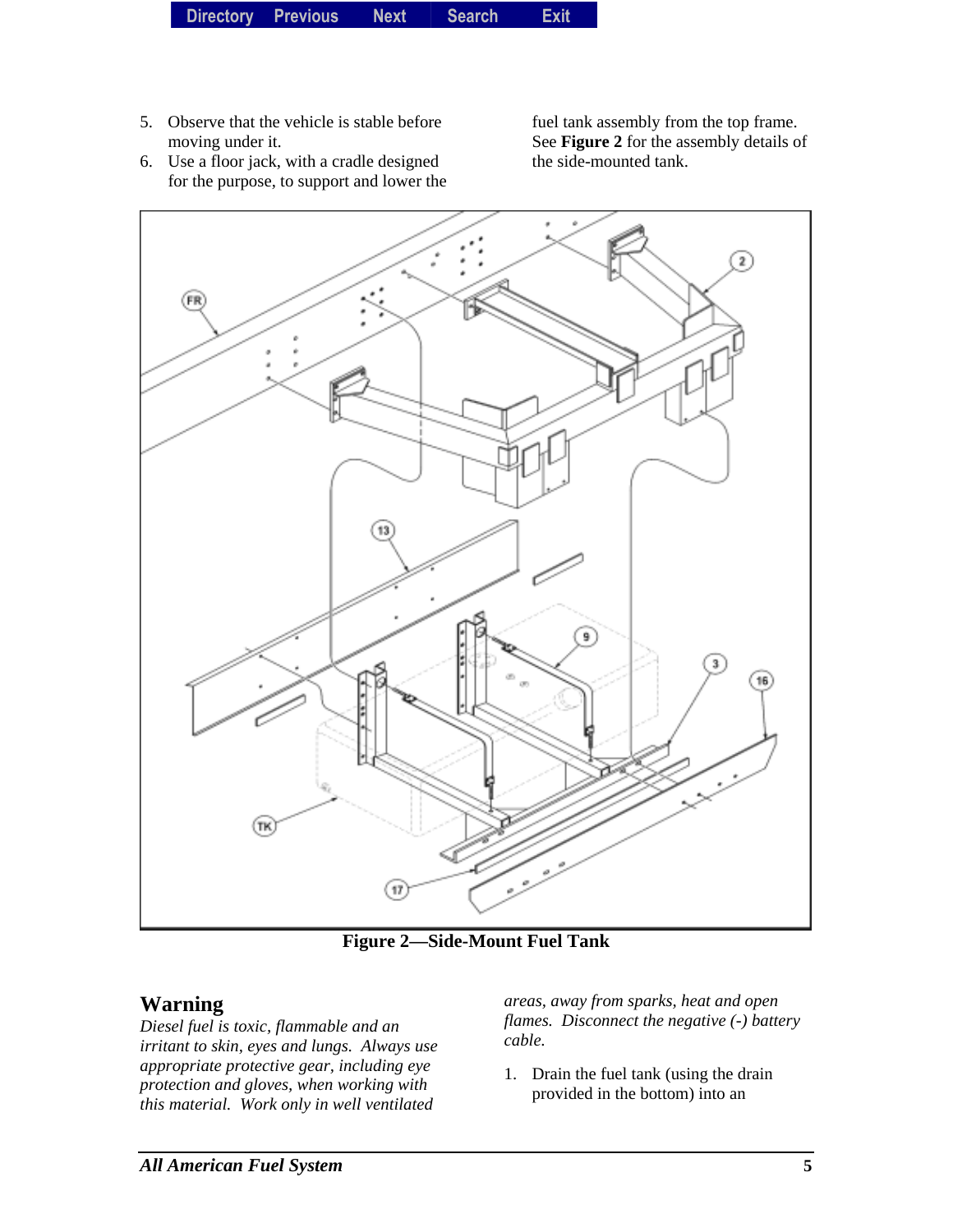appropriate container for storage. Observe all local, state and federal laws concerning the handling and storage of diesel fuel.

- 2. Disconnect the fuel level sender through the inspection hole inside the coach.
- 3. With adequate support in place, remove the hardware from supporting frame members. **Figure 3**.
- 4. Remove jam nuts and nuts (10), and flat washers (12). These components are on the inside of the frame rail. **Figure 3**.
- 5. Loosen nut (6) and lock washer (5) on capscrew (8) in four places. Do not remove the capscrews until the fuel tank is supported. **Figure 3**.



**Figure 3—Side Mount Straps and Bracket** 

### **Warning**

*Be sure support of the fuel tank assembly is adequate before continuing.* 

6. Remove nuts (6) and lock washers (5) from capscrews (7) in four places. **Figure 4**. Remove capscrews (7) from four places.



**Figure 4—Side Mount Tank Assembly** 

7. Carefully lower the fuel tank assembly, watching for stress on the fuel supply and return lines. When it is possible, disconnect the fuel supply and return lines at the swivel connectors ((1) and (2)). **Figure 6**.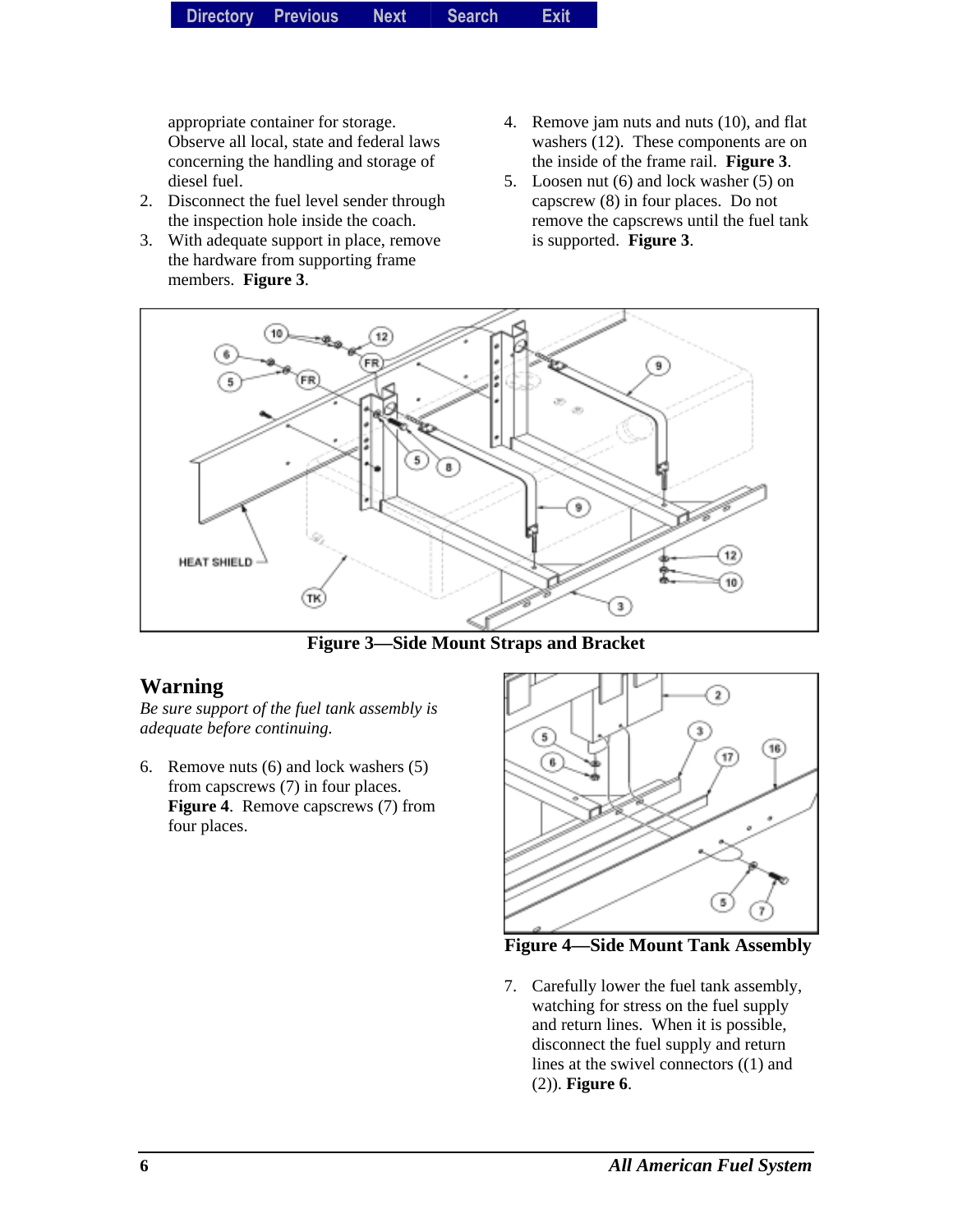#### **Caution**

*Be careful not to cut any lines at the through holes in the frame.* 

# **Installation of Side Mount Fuel Tank**

Installation is accomplished by reversing the removal process above.

#### **Warning**

*Particular attention should be paid to place the hoses and wiring in the correct positions. All heat shields must be returned to the proper place to protect the fuel system from the heat of the exhaust system. Figure 3.* 

The new fuel tank should be assembled with the proper fittings and vent hoses, etc., using the general instructions outlined below in "Assemble a New Tank". Always refer to **Figure 6** for the proper orientation and placement of component parts.

1. With the fuel tank resting on a lifting device fitted with a suitable cradle, lift the tank and carriage assembly (3) high enough to make the hose and wiring connections. **Figure 3**. Install flare connectors to supply and return lines finger tight, then tighten 1½ flats to seal the connections.

#### **Note**

*It is best to lay the tank hold down straps (9) in place at this time. Install the washers (12) and nuts (10) loosely. If you are installing a new fuel tank, see Figure 6 for components placement, and "Assemble a New Tank" below for assembly instructions.* 

2. Continue to lift the tank and carriage assembly into place, carefully observing the hoses and wiring.

#### **Warning**

*Installation of these components requires strict adherence to the torque requirements, as listed in the torque tables of the Introduction section of this manual. Install all fasteners with the threaded end away from the tank and components.* 

- 3. Install capscrews (8) and washers (5) through the frame rail at the top of the carriage members. **Figure 3**.
- 4. Install capscrews (7) into the supporting frame. **Figure 2** and **Figure 4**.
- 5. Install washer (12) and jam nut (10) assembly at four places on the ends of hold down straps (9) to secure the tank.
- 6. Connect the fuel level sender through the inspection hole inside the coach.
- 7. Being careful to properly route them through the frame rails, install all fuel lines in a manner to avoid chafing. See **Figure 6** for detailed routing.
- 8. Route overflow tube into support member as shown in **Figure 5**.



**Figure 5—Side Mount Tank Hose Assemblies**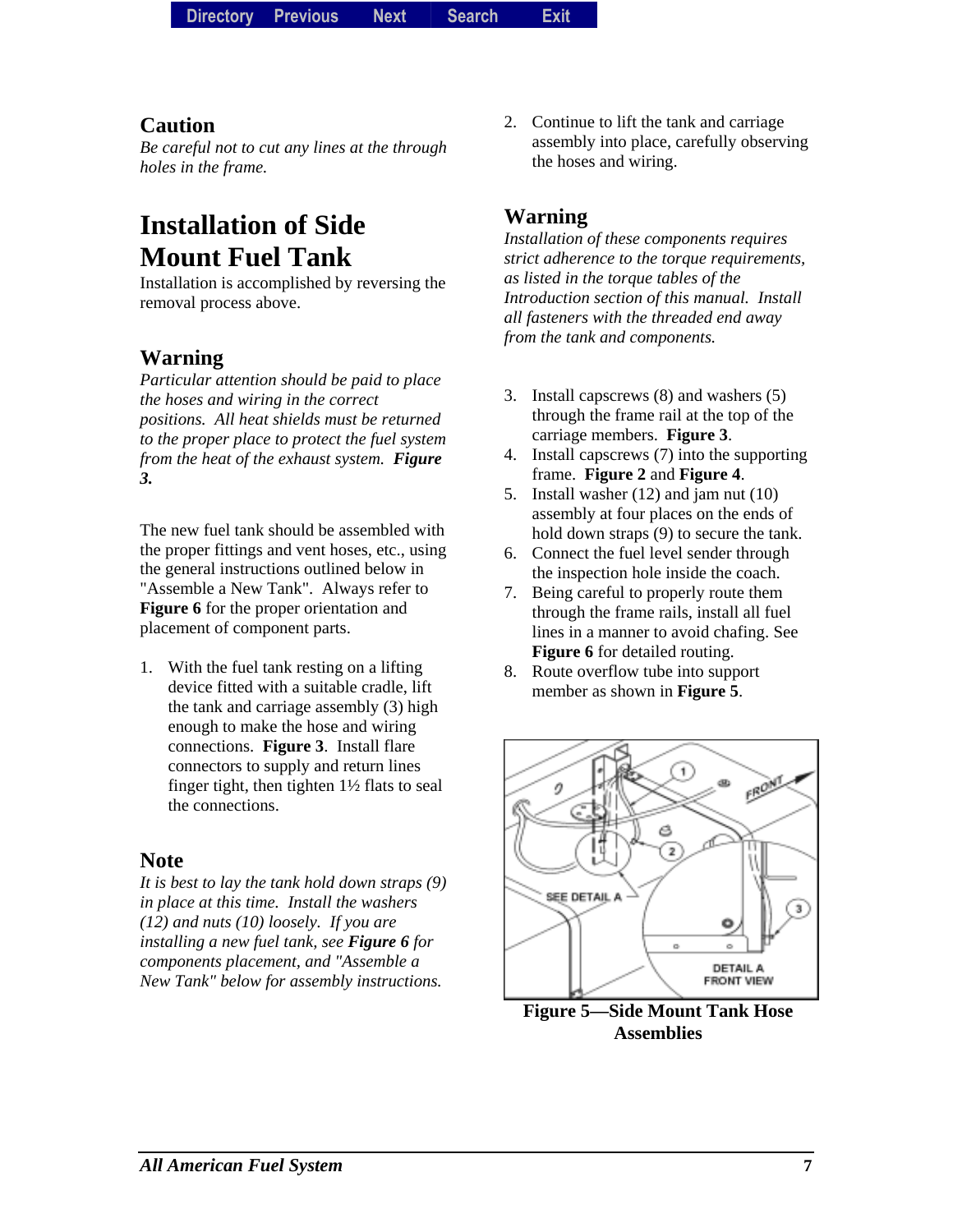

**Figure 6—Tank Connections and Hose Routing** 

### **Mid-Mount Tanks**

### **Removal of Filler Tube**

#### **Warning**

*The filler tube cannot be repaired; it must be replaced if it is damaged.* 

To remove the filler tube/vent tube assembly for replacement, or to facilitate the removal of the fuel tank:

- 1. Remove screws (36) and washers (39) from the underbody, filler neck cover. **Figure 12**.
- 2. The filler tube and vent hose will now lift up and out of the positioning slot in the body (49).

### **Removal of Mid-Mount Tank**

### **Warning**

*Diesel fuel is toxic, flammable and an irritant to skin, eyes and lungs. Always use* 

*appropriate protective gear, including eye protection and gloves, when working with this material. Work only in well ventilated areas, away from sparks, heat and open flames.* 

Drain the fuel tank of all fuel, using the drain plug fitted in the bottom of the tank. Remove the filler tube and vent assembly as outlined in the steps provided in "Removal of Filler Tube".

#### **Warning**

*Capture, store and dispose of diesel fuel in accordance with all applicable local, state and federal laws.* 

1. Remove the wiring from the fuel level sender through the inspection plate hole located inside the coach.

#### **Warning**

*The fuel tank assembly must be supported with a suitable cradle before continuing.*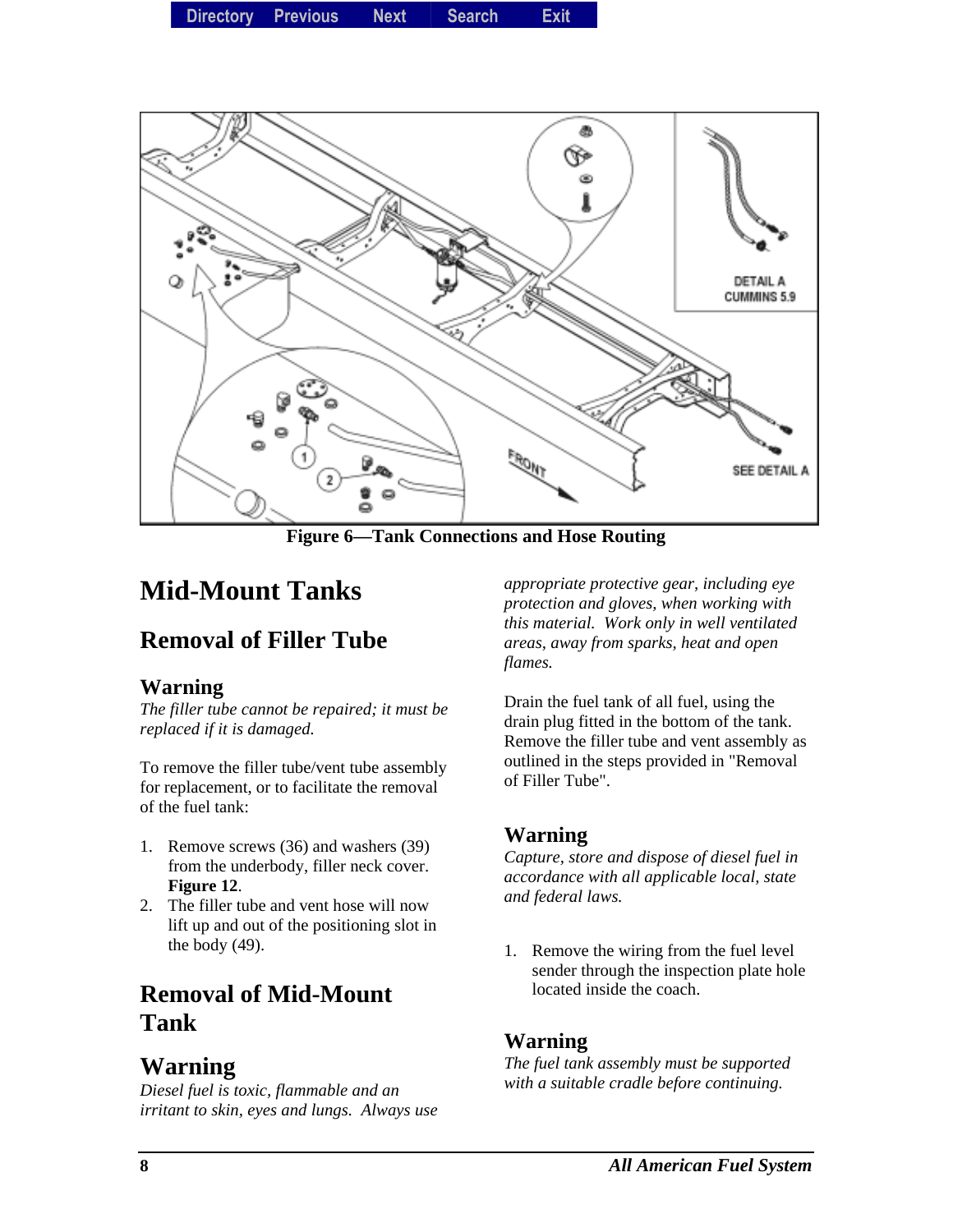- 2. Support the fuel tank on a wheeled jack, fitted with a suitable cradle made for this purpose.
- 3. Remove nuts (25), washers (24) and capscrews (23) from four places at each end of the fuel tank support assembly. **Figure 7** and **Figure 8**.
- 4. Remove nuts (22), washers (21) and capscrews (20) from two places at each end of support brackets (7). **Figure 7** and **Figure 9**.
- 5. Carefully lower the fuel tank, just enough to be able to remove the hose clamps. See Steps 6 and 7 below.



**Figure 7—Mid-Mount Tank Brackets** 

#### **Note**

*There is a loop of approximately 18 inches (45.72 cm) in the fuel supply hoses on top of the tank to allow for removal. The filler tube and vent hose will slip over the frame rail as needed.*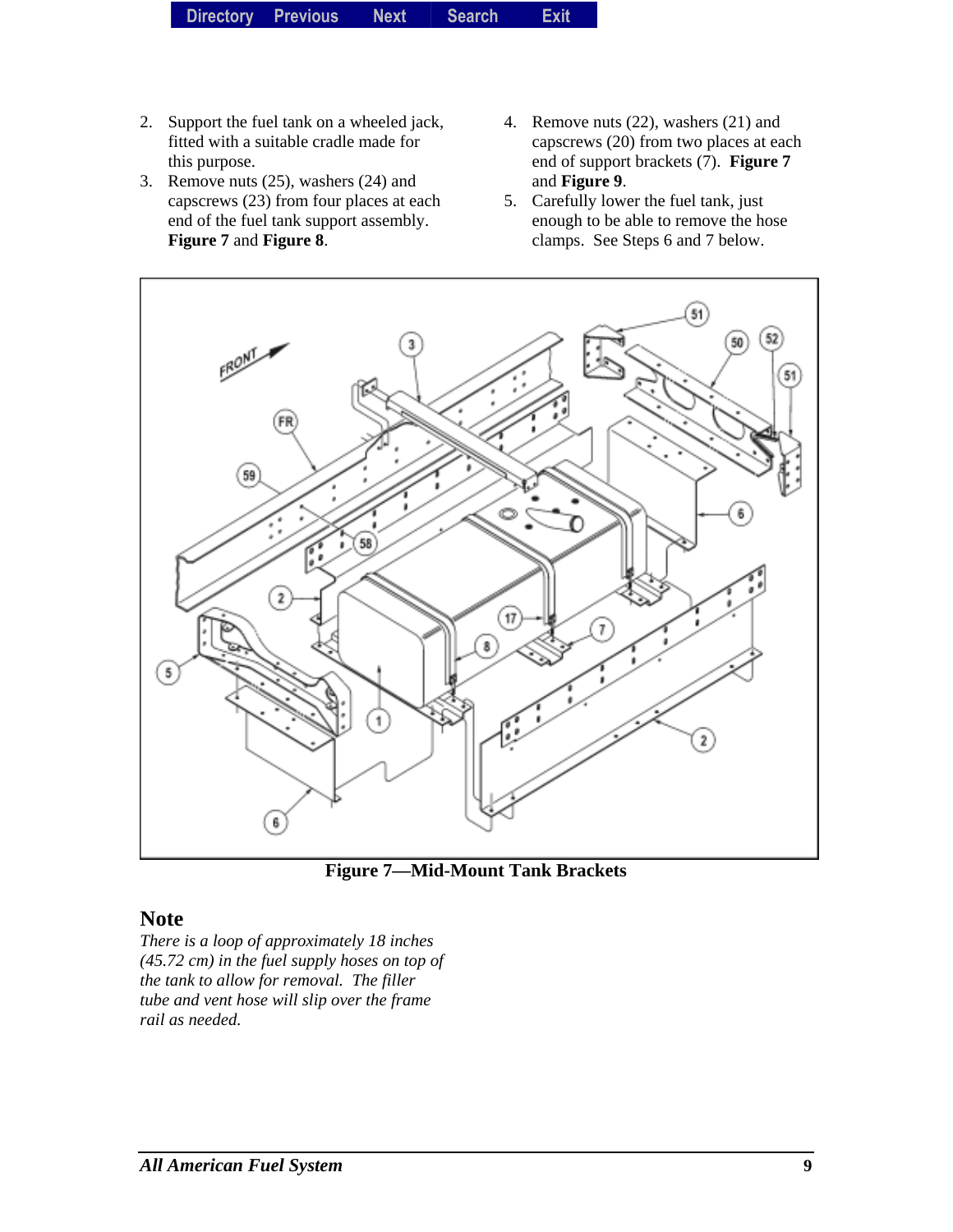**Directory Directory Previous** *Previous* **Next Search** *Search***Exit** *Exit*



**Figure 8—Mid-Mount Bracket** 



**Figure 9—Mid-Mount Strap Assemblies** 

- 6. Remove hose clamp (64) from the fuel tank end of vent hose (63). **Figure 12.**
- 7. Remove the constant tension hose clamp (27) from the fuel tank end of the filler hose (29). **Figure 12**.
- 8. Remove the filler tube/vent hose assembly over the frame rail.
- 9. Cap the filler spout on the fuel tank to prevent contamination.

#### **Note**

*It is now possible to lower the fuel tank assembly a little more to facilitate the removal of the supply line fittings.* 

## **Fuel Supply and Return Line Removal**

The small lines that supply fuel to the engine and return excess fuel are mounted on swivel-type, flared fittings to allow for disassembly and installation.

- 1. Using an open end or tubing wrench, loosen and remove the return line fitting (3) from the  $90^\circ$  fitting (4) on the fuel tank. **Figure 13**. Do not remove the hose from the swivel connector unless the hose must be replaced.
- 2. Using an open end or tubing wrench, remove the supply line swivel fitting (8) from the  $90^\circ$  fitting (7) on the fuel tank. Do not remove the supply hose from the swivel fitting unless the hose is to be replaced.
- 3. Carefully lower the fuel tank assembly and remove from the chassis. The vent tubes on 90° fittings (6) can remain in place. However, if they are damaged, they must be replaced prior to reinstalling the fuel tank.

### **Installation of Filler Tube**

Filler tube installation is accomplished in the reverse order of the removal instructions above.

1. Install the filler tube/vent tube assembly into the holding slot behind the fuel cap/filler tube door.

#### **Note**

*Install filler tube at the fuel tank with a minimum of 1½ inches (3.81 cm) overlap.*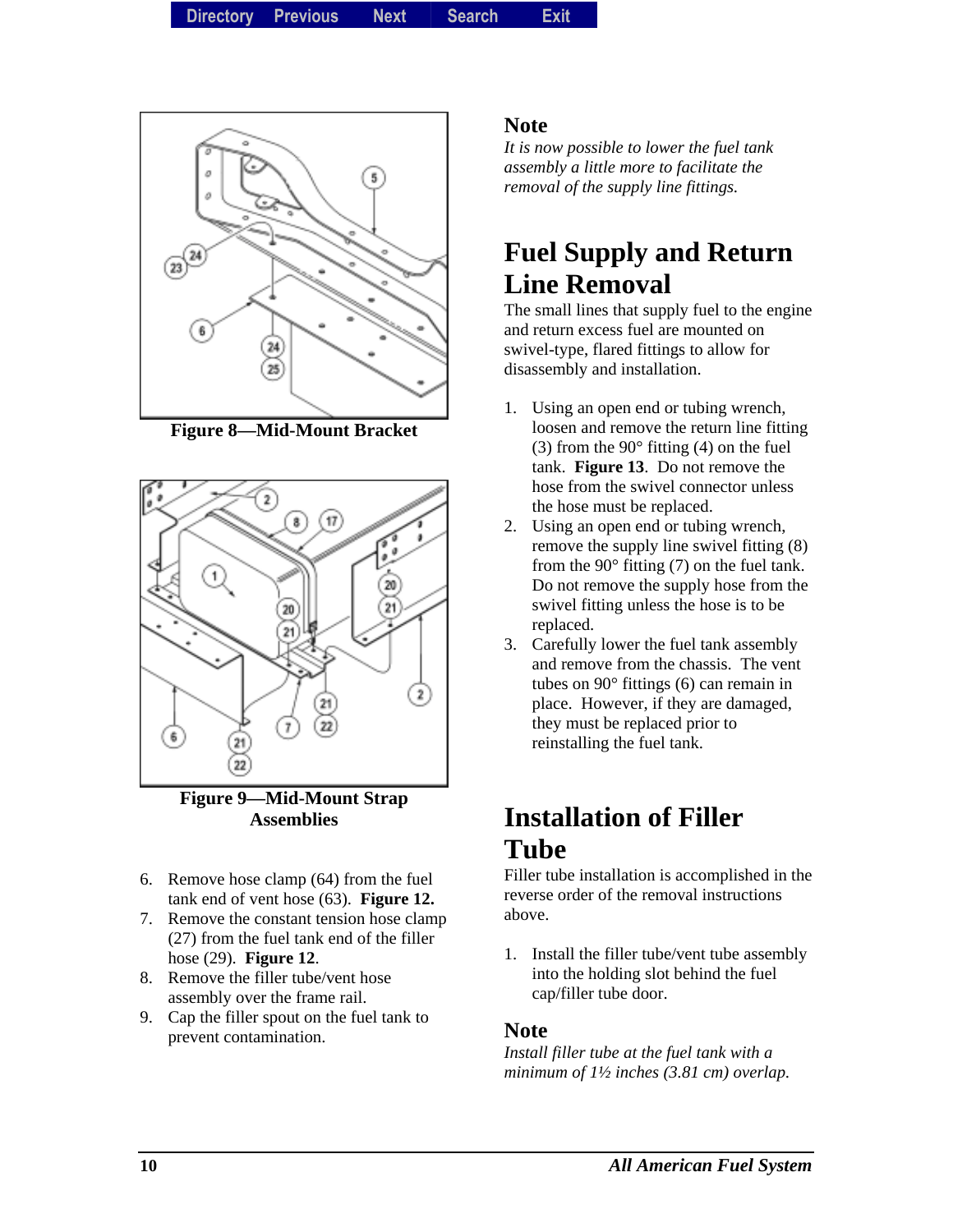*Install hose clamps with the worm gear to the front and the nut/slot vertically upward.*

- 2. Install the filler tube (29) on the fuel tank and tighten the constant tension hose clamp (27) to 45 in-lbs. (5.08 Nm). **Figure 12**.
- 3. Install the vent hose (63) on the 90° fitting (6). **Figure 12**. Tighten hose clamp (64) to 45 in-lbs. (5.08 Nm).
- 4. Install washer (39) and screws (36) to install the underbody filler neck cover. Torque to proper values as listed in the required torque tables in Section 005— Introduction of this manual.
- 5. Complete installation of the fuel tank. See instructions below under "Installation of Mid-Mount Tank".

### **Assemble a New Tank**

The fuel tank must be supported by a jack of sufficient strength, fitted with an appropriate cradle made for this purpose.

- 1. Place the new tank on the support rails (7). **Figure 7**.
- 2. Install hold down straps (8). Leave them loose enough to reposition during installation.

### **Warning**

*Protective webbing must be installed under the hold down straps and under the new fuel tank. There should be no metal-to-metal contact.* 

- 3. Install overflow fitting (6) in two places. **Figure 13**. Tighten the fittings finger tight, apply Perma-Lok™ LH-150 (or equivalent) thread sealant around the thread, and then tighten two turns with an appropriate wrench. Be sure to orient the barb toward the nearest edge of the fuel tank, in the direction the filler tube runs.
- 4. Install 18-20 inch rubber tubing to direct fuel overflow past the frame rail.
- 5. Install return line 90° fitting (4) finger tight into the fuel tank at the appropriate opening. **Figure 13**. Apply a bead of Perma Lok<sup>™</sup> LH-150 (or equivalent) thread sealant, and then tighten two turns with an appropriate wrench. Be sure to orient the flange thread toward the outboard side of the tank, in the direction the filler tube runs.
- 6. Install the supply line  $90^\circ$  fitting (7) finger tight into the fuel tank at the appropriate opening. **Figure 13**. Apply a bead of Perma Lok™ LH-150 (or equivalent) thread sealant, and then tighten two turns with an appropriate wrench. Be sure to orient the flange thread in the outboard position, as with the return line fitting.
- 7. Install the  $45^{\circ}$  elbow vent fitting (2) finger tight into the proper opening. **Figure 13**. Apply a bead of Perma Lok<sup>™</sup> LH-150 (or equivalent) thread sealant, and then tighten two turns with an appropriate wrench. Be sure to orient the flange fitting in the same direction as the filler tube.
- 8. Install tubing adapter (1) into  $45^{\circ}$  vent hose fitting, finger tight. Apply a bead of Perma-Lok™ LH 150 thread sealant, and then tighten 1½ flats.

# **Installation of Mid-Mount Fuel Tank**

#### **Caution**

*Install all fasteners, with threaded end away from the fuel tank and components.* 

- 1. Install hold down straps (8), leaving the center member loose enough to adjust its position during installation into the frame rails. **Figure 9** and **Figure 10**.
- 2. Install tank support bracket (6) at each end of the fuel tank. **Figure 7**, **Figure 8** and **Figure 9**. Torque all fasteners to the value specified in the torque requirements table located in Section 005—Introduction of this manual. (Do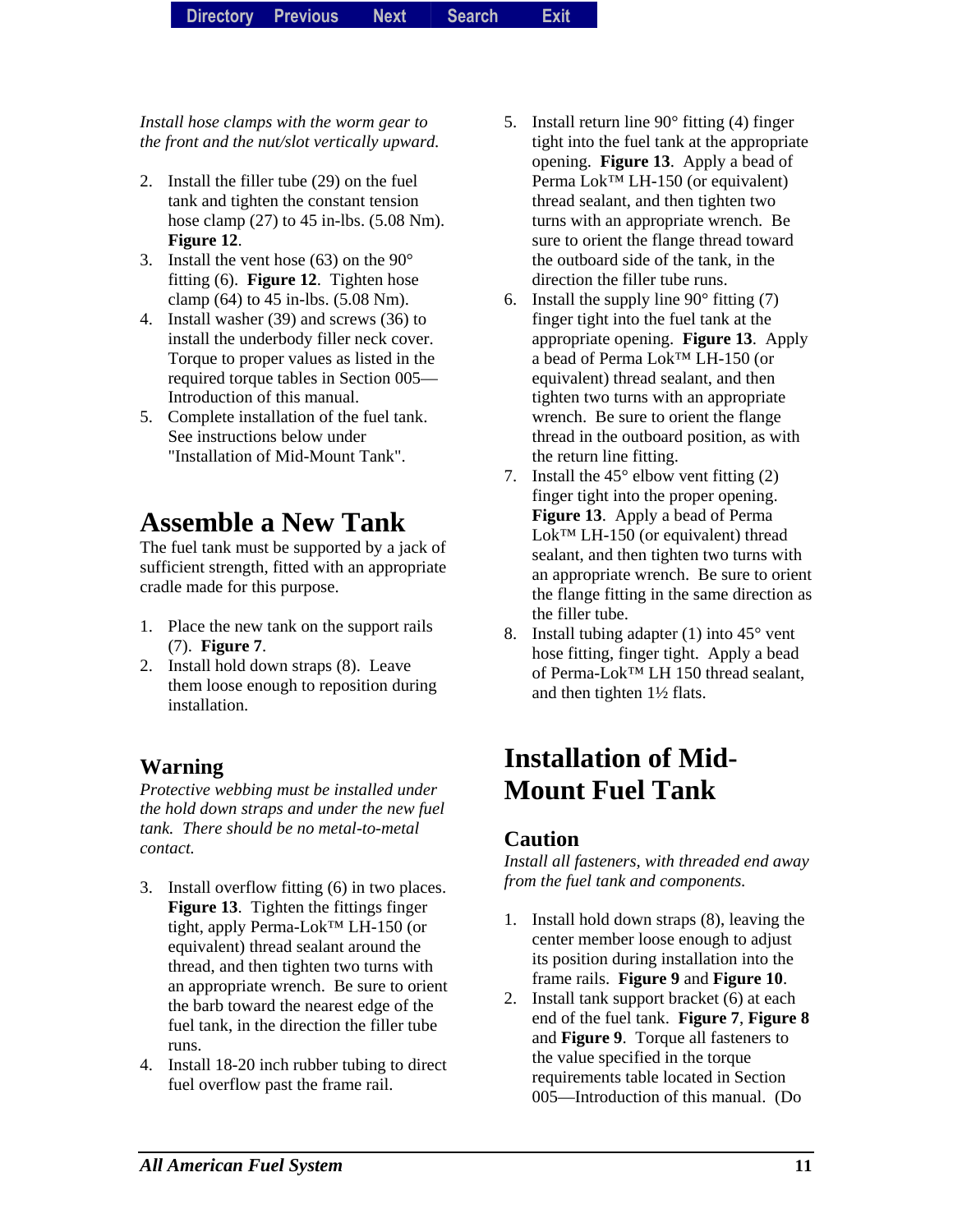not torque the mounting straps on the center cross member at this time.)

- 3. Raise the fuel tank assembly enough to connect the supply and return hoses.
- 4. Using an open end or tubing wrench, install the supply line swivel connector (8) to 90° fitting (7). **Figure 13**. Tighten the swivel fittings finger tight, and then tighten 1½ flats.



**Figure 10—Mid-Mount Tank and Strap Assemblies** 



**Figure 11—Mid-Mount Tank and Bracket Assemblies** 



**Figure 12—Mid-Mount Position of Fuel Fill Line and Tank**